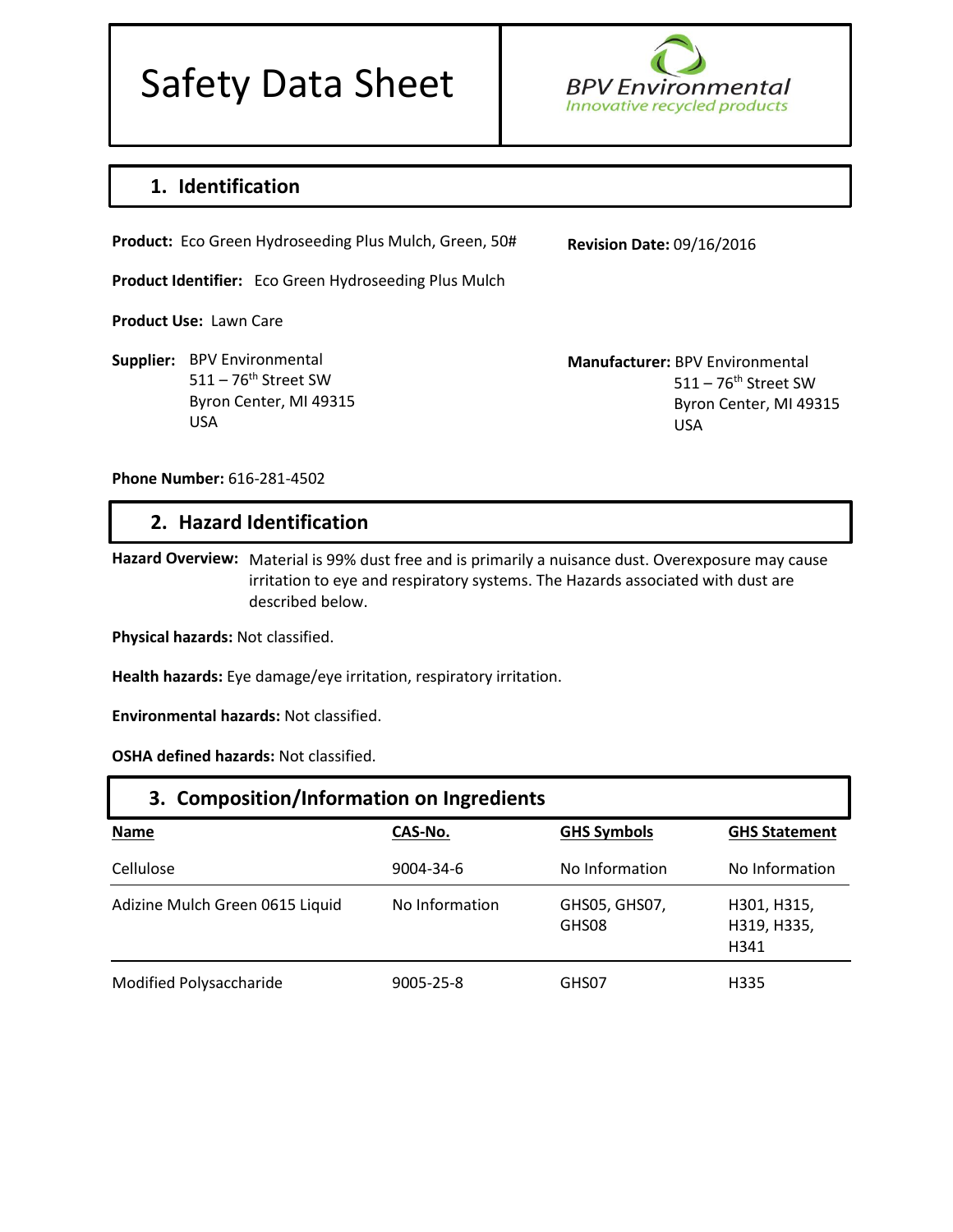# **4. First-aid Measures**

**Inhalation:** Can cause irritation to mucous membrane & upper respiratory system. Remove to fresh air. If condition persists seek medical attention.

**Eye Contact:** Flush thoroughly with water; see physician if irritation persists.

**Ingestion:** Do not induce vomiting; contact a physician.

**Skin Contact:** In case of broken skin, wear gloves. Wash dust out with soap & water.

# **5. Fire-fighting Measures**

**Suitable Extinguishing Media:** Use extinguishing measures that are appropriate to local circumstances and the surrounding environment.

**Unsuitable extinguishing media:** None known.

**Specific hazards**: During fire, smoke hazardous to health may be formed.

**Special protective equipment and precautions for firefighters:** Self-contained breathing apparatus and full protective clothing must be worn in case of fire.

**Fire-fighting equipment/instructions:** Firefighters should wear full protective clothing including selfcontained breathing apparatus.

**Specific methods:** Use standard firefighting procedures and consider the hazards of other involved materials.

**General fire hazards:** No unusual fire or explosion hazards noted.

#### **6. Accidental Release Measures**

**Accidental Spill Procedures:** Sweep and containerized utilizing normal housekeeping practices. Dispose of in accordance with all applicable federal, state, local and provincial regulations.

#### **7. Handling and Storage**

**Handling:** No Information

**Storage:** Store in a dark, dry place. Keep container closed when not in use.

**Avoid storing near:** Heat, flames, or sparks.

#### **8. Exposure Controls/Personal Protection**

**OSHA Permissible Exposure Limit (PEL) for cellulose dust:** 15 mg/m<sup>3</sup> TWA.

**Threshold Limit Value (TLV) for cellulose dust:** 10 mg/m<sup>3</sup> TWA.

**Personal protection:** Dust mask and eye protection may be beneficial.